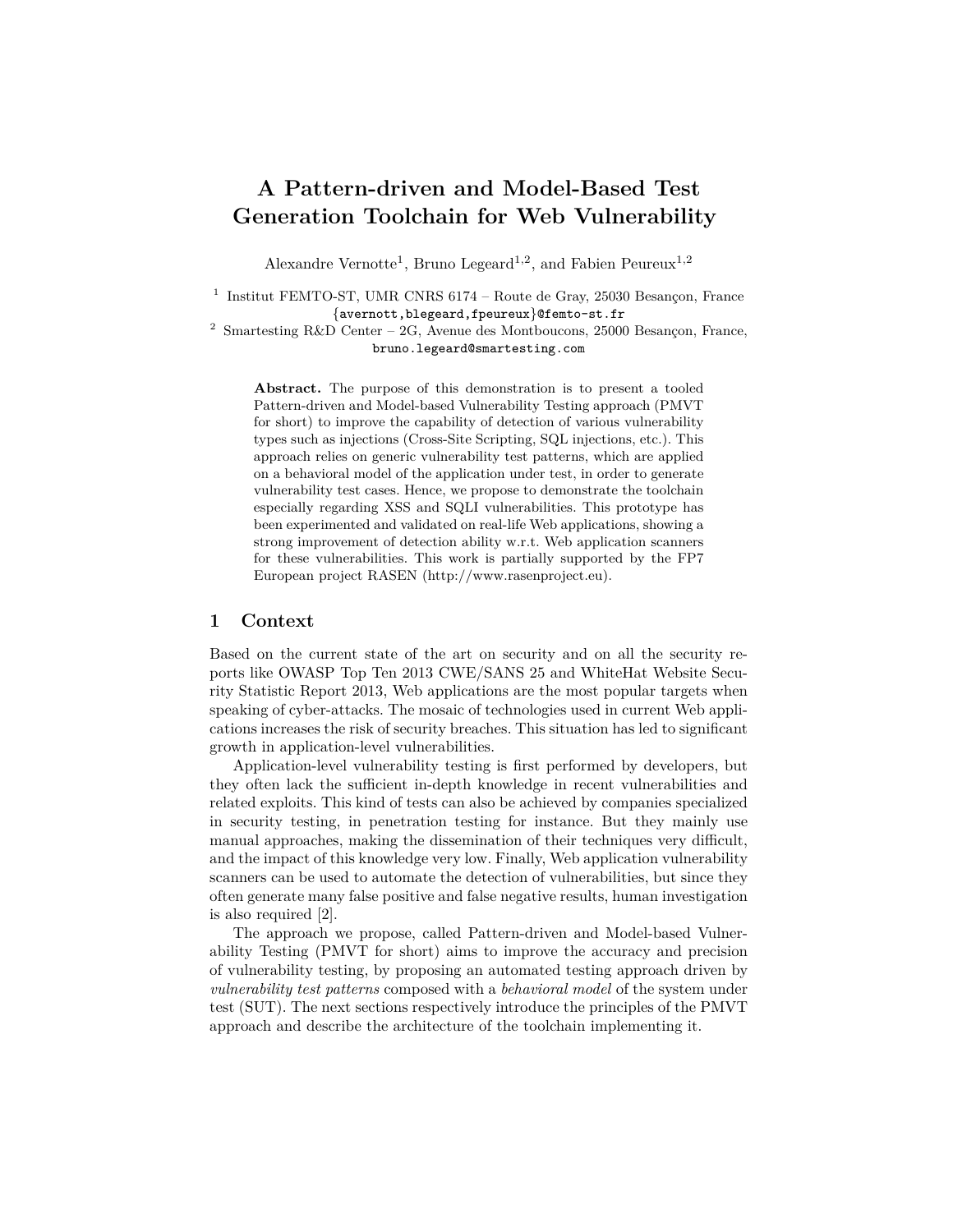## **2 Principles of the PMVT Approach**

2

The PMVT process, shown in Fig. 1, is composed of the four following activities.



**Fig. 1.** Pattern-driven and Model-based Vulnerability Test Process

① **The** *Test Purpose* **design activity.** It consists of formalizing a test procedure from vulnerability test patterns (vTP) that the generated test cases have to cover. Each procedure, targeting a dedicated vulnerability, is given by a test purposes, which is a high-level expression. It formalizes a testing objective and drives the automated test generation on the behavioral model of SUT.

② **The** *Modeling* **activity.** As for every Model-Based Testing (MBT) approach, the modeling activity consists of designing a test model that will be used to automatically generate abstract test cases. To ease and accelerate this modeling activity, we have developed a Domain Specific Modeling Language (DSML), called *DASTML*, that allows to model the global structure of a Web application.

③ **The** *Test Generation* **activity.** It consists of automatically producing abstract test cases, including expected results, from the artifacts defined during the two previous activities.

④ **The** *Adaptation, Test Execution and Observation* **activity.** During the modeling activity, all data used by the application are modeled at an abstract level. As a consequence, the test cases are abstract and cannot thus be executed as they are. To bridge the gap, this activity mainly consists of linking the abstract data to concretes one in order to provide executable test scripts. It should be underlined that these test scripts embed the test sequence and the observation procedure in order to automate the verdict assignment.

Basically, the main contribution (that we aim to illustrate and emphasize during demonstration) of this tooled approach concerns [4]:

- **–** The formalization of vulnerability test patterns using generic test purposes to drive the test generation engine.
- **–** The use of a DSML to ease and accelerate the functional modeling of the Web application under test.
- **–** The full automation of the testing process, including test generation, test execution and verdict assignment.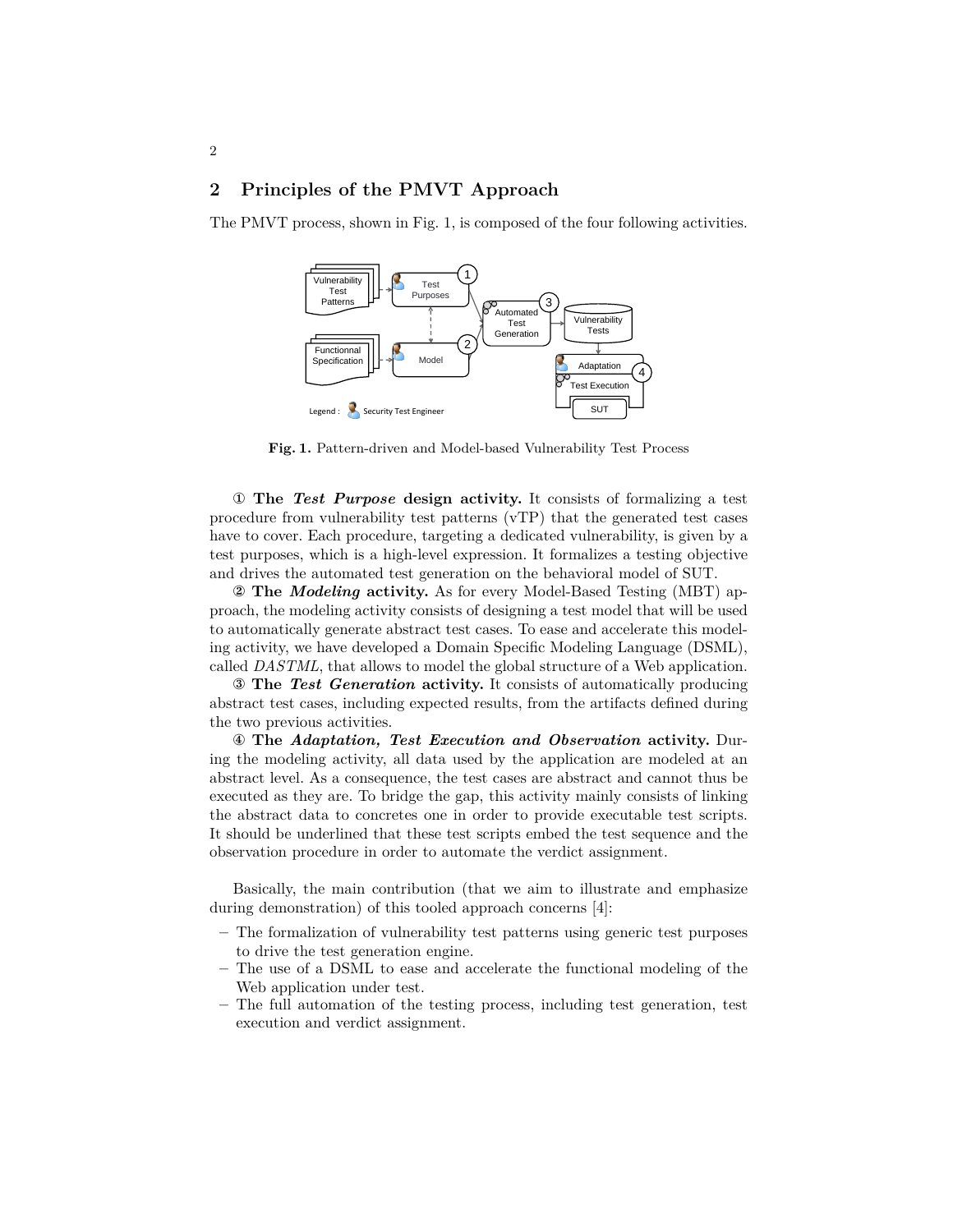## **3 Overview of the PMVT toolchain**

All the PMVT activities are supported by a dedicated toolchain, based on an existing Model-Based Testing (MBT) software named *CertifyIt* [3] provided by the company Smartesting<sup>3</sup> . CertifyIt is a test generator that takes as input a test model (written with a subset of UML called UML4MBT [1]), capturing the behavior of the SUT. This model is managed using a dedicated plugin in IBM Rational Software Architect<sup>4</sup>.

The process supported by the toolchain takes as input one or several vulnerability test purpose (vTP) and a UML4MBT model of the SUT. A test purpose formalizes a given vulnerability in relation with associated generic vulnerability test pattern catalogues. The demonstration will address Cross-Site Scripting (XSS) and SQL injections (SQLI), but the security test pattern catalogue is currently being extended to address the OWASP Top 10 weaknesses. Basically, such a test purpose is a sequence of significant *steps* that has to be exercised by the test case scenario in order to assess the robustness of the application under test w.r.t. the related vulnerability. Each step takes the form of a set of operations to execute, or specific state to be reached on the UML4MBT behavioral model. For instance, Fig. 2 shows the test purpose formalizing the vTP for SQLI.

| <b>RasenModelTestSuite 23</b>                                                                       |                                                                                                                                                                                                                                                                                                                                                                                                                                                                                                       | $ -$                    |
|-----------------------------------------------------------------------------------------------------|-------------------------------------------------------------------------------------------------------------------------------------------------------------------------------------------------------------------------------------------------------------------------------------------------------------------------------------------------------------------------------------------------------------------------------------------------------------------------------------------------------|-------------------------|
| C Test Purposes definition and information                                                          |                                                                                                                                                                                                                                                                                                                                                                                                                                                                                                       | ٠                       |
| <b>Keywords</b>                                                                                     | <b>Keyword definition</b>                                                                                                                                                                                                                                                                                                                                                                                                                                                                             |                         |
| <b>PAGES</b><br><b>PARAMS</b><br><b>ACTIONS</b><br><b>SQLI VULN PARAMETERS</b><br>PAGES WITH INOUTS | <b>Type</b> List of Literals                                                                                                                                                                                                                                                                                                                                                                                                                                                                          | $\overline{\mathbf{v}}$ |
|                                                                                                     | LIT USERNAME or LIT PASSWORD or LIT NAME or LIT FIRST NAME or LIT CNP                                                                                                                                                                                                                                                                                                                                                                                                                                 |                         |
|                                                                                                     |                                                                                                                                                                                                                                                                                                                                                                                                                                                                                                       |                         |
| $+ -$<br><b>Test purposes</b>                                                                       | i Keyword defined correctly.<br><b>Test Purpose definition</b>                                                                                                                                                                                                                                                                                                                                                                                                                                        |                         |
| <b>SQLInjection</b>                                                                                 | Tags @VUL:SQL:Injection (CWE-89)                                                                                                                                                                                                                                                                                                                                                                                                                                                                      |                         |
|                                                                                                     | for each instance Sparam from "Data.allInstances()->select(d:DataInot(d.action.ocl sUndefined()))" on instance sut.<br>use any operation any number of times to reach<br>"SUT.allInstances()->any(true).webAppStructure.ongoingAction.all_inputs->exists(d:Data d=self)" on_instance \$param then<br>use threat.injectSQLi(Sparam) then<br>use any operation any number of times to reach<br>"self.webAppStructure.ongoingAction.oclIsUndefined()" on instance sut then<br>use threat.checkBlindSOLi0 |                         |
| <b>E</b> F<br>$+ -$                                                                                 | i Test Purpose defined correctly.<br>Overview Test fixtures Behavioral test objectives Business scenarios Test scenarios Test Purposes                                                                                                                                                                                                                                                                                                                                                                |                         |

**Fig. 2.** SQLI Vulnerability Test Purpose

During test generation, this test purpose drives the vulnerability test generation on the UML4MBT behavioral model. This model is designed using a dedicated DSML (called DASTML) that allows to describe all the structural entities and behaviors, of the Web application under test, which are needed to generate vulnerability test cases: pages, available actions on each page, etc.

 $3$  http://www.smartesting.com [October 2014]

 $^4$  http://www-03.ibm.com/software/products/en/ratisoftarch [October 2014]